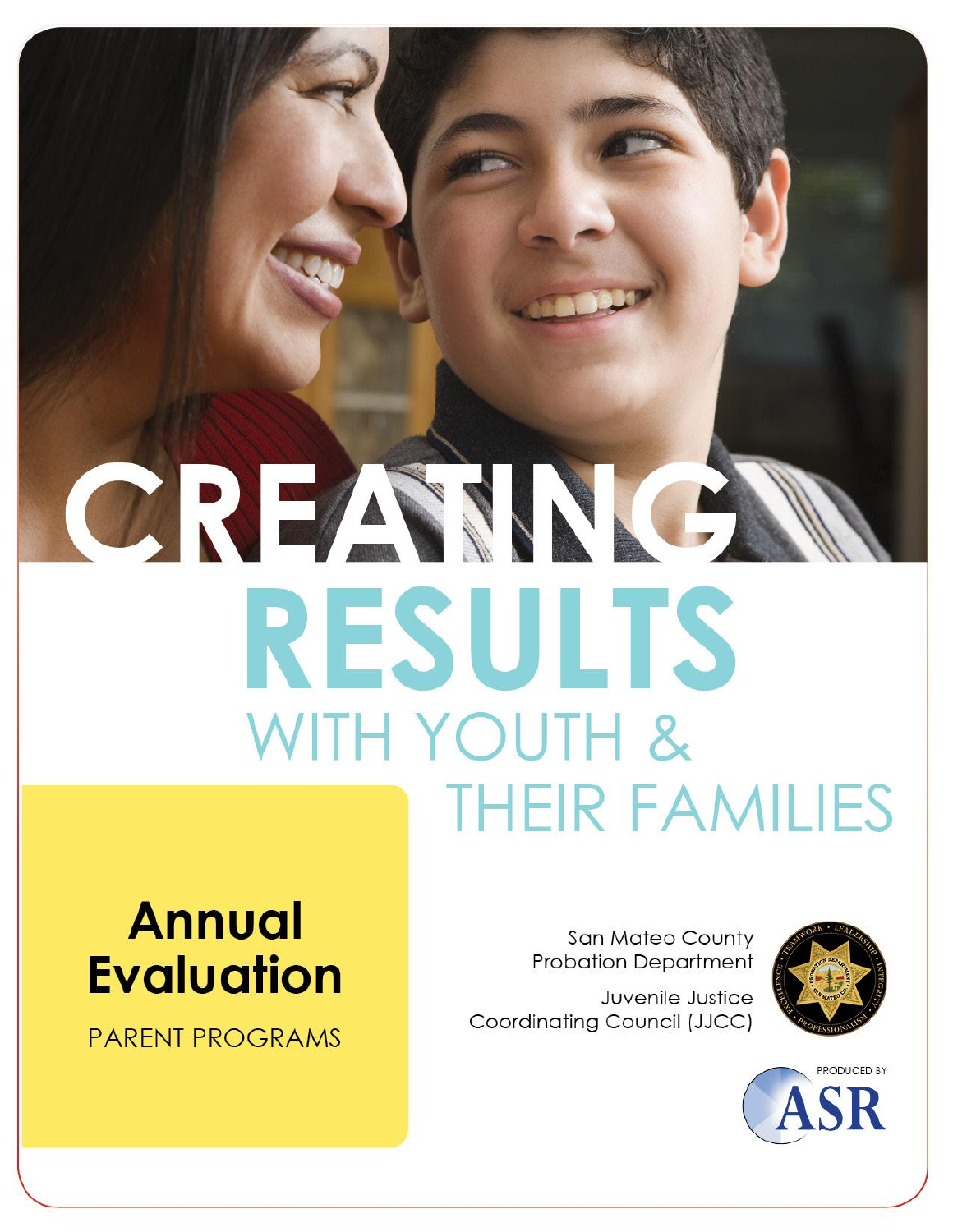## **TABLE OF CONTENTS**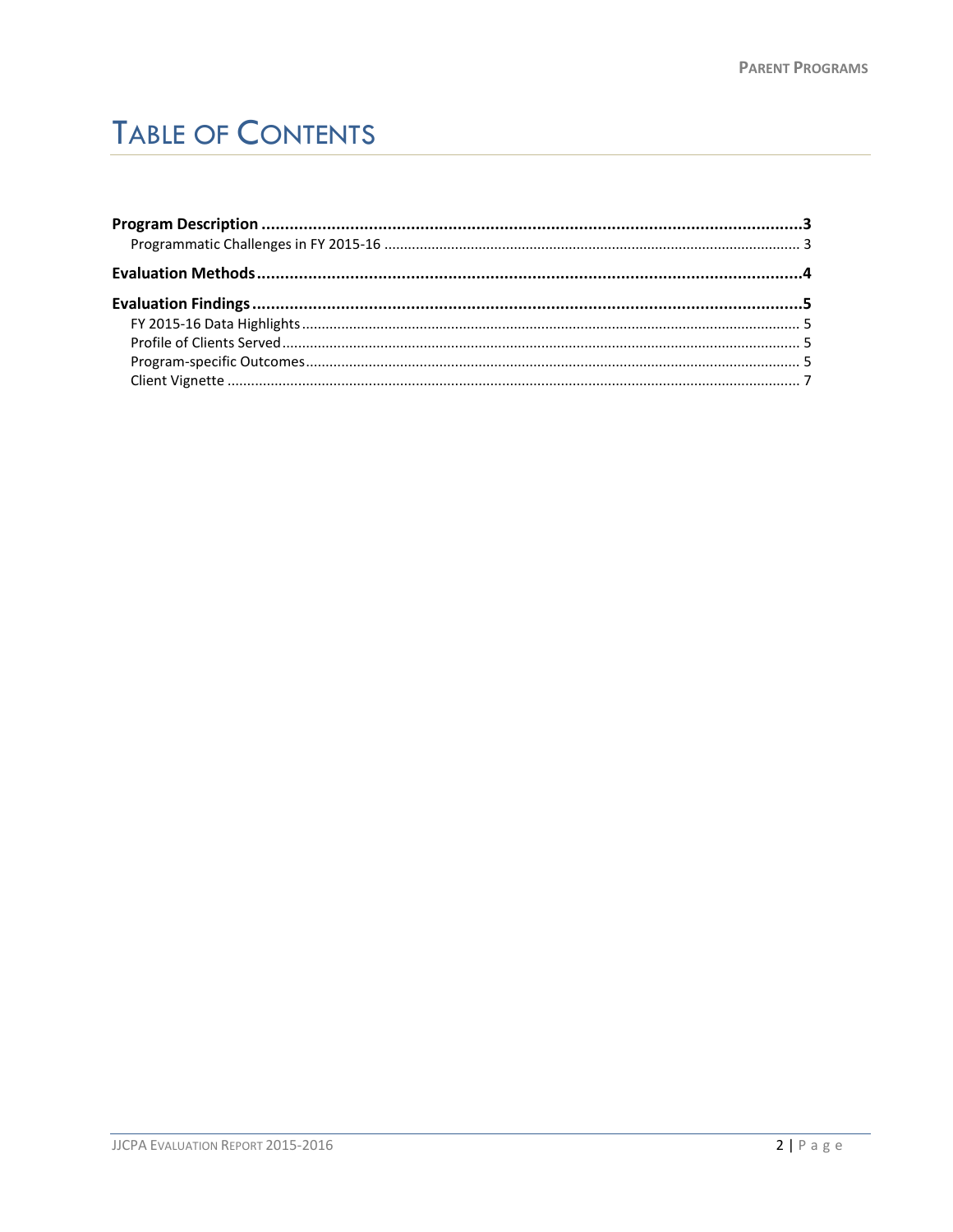## <span id="page-2-0"></span>PROGRAM DESCRIPTION

The Probation Parent Programs (PPP) serve Court-ordered or Court-directed probation-referred parents of children 12 years old and over. Generally, one parent is required to complete the series (as defined by attending at least eight classes) and the other may also attend. Sessions range in length from two to three hours each. There are two curricula administered by the Parent Program.

*The Parent Project®*—The Parent Project [\(www.parentproject.com\)](http://www.parentproject.com/) is a parent training program designed specifically for parents of strong-willed or out-of-control teens ranging in age from 13 to 18. The program targets poor school attendance and performance, emotional/behavioral problems, family conflict, runaway behavior, violence, substance abuse, criminal activity, and gang affiliation. The curriculum teaches concrete prevention, identification, and intervention strategies for the most destructive of adolescent behaviors. Parents learn how to increase communication, create positive parent-teen relationships, improve children's school performance, intervene with substance abuse, and apply techniques for active listening and discipline. This is a 10-week program (3-hour groups and 2 hours for the last 4 sessions) taught in English and Spanish. The Parent Project is led by trained, certified facilitators, and parents practice "homework" between groups. Facilitators encourage the group to function independently during the last four weeks. Parents are provided with the UCLA Self-Help Model and encouraged to continue to meet together when the "formal" group ends.

*Staying Connected with Your Teen-Prevention Program*—Staying Connected is an educational and skill building program created for families with youth between the ages of 12-18. The goal of the program is to reduce risk factors and strengthen protective factors that are known to predict later alcohol and other drug use, delinquency, violent behavior, and other behavioral problems in adolescence. The program focuses on strengthening family bonds; establishing clear standards for behavior and helping parents more appropriately manage the behavior of their teens while encouraging their adolescent growth toward independence in the process. The program is 10 weeks in length.

#### <span id="page-2-1"></span>Programmatic Challenges in FY 2015-16

PPP did not report any programmatic challenges for FY 2015-16.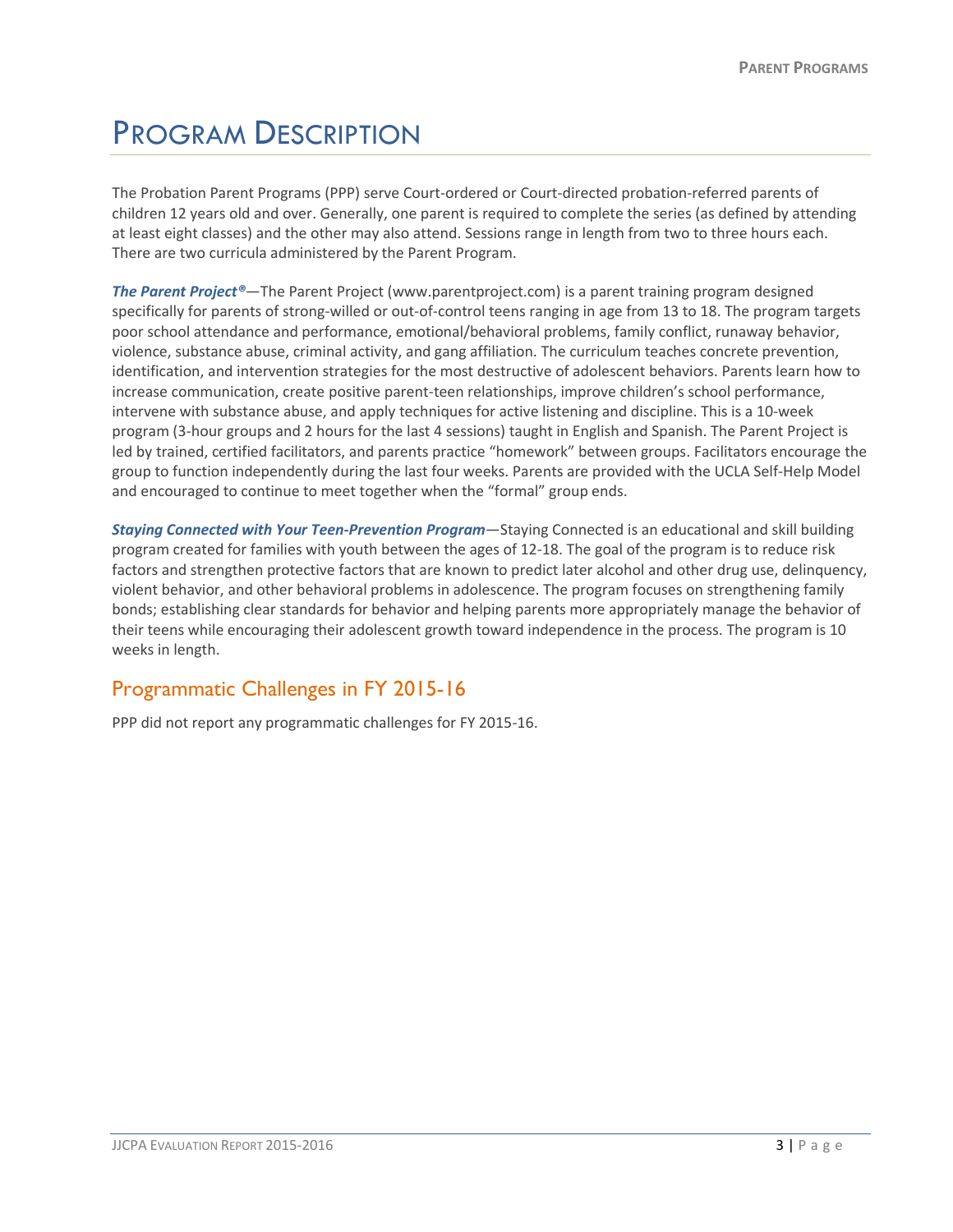## <span id="page-3-0"></span>EVALUATION METHODS

Programs funded by San Mateo County Juvenile Probation (SMCJP) monitor their programs and report client, service and outcome data to the department and its evaluator, Applied Survey Research (ASR). The methods and tools used to collect this data are described below:

*Clients and Services*—Grantee programs collected and entered demographic (e.g., gender, race/ethnicity) and service data (e.g., types and hours of service) for individual clients and entered these in their own data systems prior to transferring the data to ASR for analysis.

*Risk Factors***—**In FY 2015-16, SMCJP implemented two new measures of client risk level, the pre-JAIS and the CANS. Funded programs were asked to complete these measures with existing clients beginning January 2016 and at intake with all new clients subsequently.

- The **Juvenile Assessment and Intervention System** (JAIS) is a risk, strength and needs assessment designed to assist workers to effectively and efficiently supervise youth, both in institutional settings and in the community. It is reliable and has been validated across ethnic and gender groups. The JAIS consists of a brief prescreen assessment (**pre-JAIS**) in addition to full assessment and reassessment components; SMCJP has elected to administer the pre-JAIS to provide an initial indicator of recidivism risk. The pre-JAIS consists of 8 (girls) or 10 (boys) items and yields an overall risk level of low, moderate, or high.
- The **Child Adolescent Needs and Strengths** (CANS) survey is a multi-purpose tool developed for children's services to support decision-making including level of care and service planning, to facilitate quality improvement initiatives, and to allow for the monitoring of outcomes of services. The CANS consists of multiple items scored on a 4-point scale (0 to 3, with a score of 2 or 3 indicating an actionable need) and grouped into stand-alone modules—e.g., Risk Behaviors, Strengths, Behavioral/Emotional Needs, Trauma. Each grantee completed a different set of CANS modules according to the specific fit with their programs and clientele.
- Because PPP serves only parents of youth, they do not collect pre-JAIS nor CANS data.

*Outcomes*—In FY 2015-16, SMCJP intended to assess change over time using CANS follow-up data at the conclusion of services. Because the CANS is recommended to be administered at 6-month intervals and with low response rates due to the post-January start, ASR was not able to analyze CANS post-test data for FY 2015-16.

 Additionally, many grantees elected to collect their own program-specific outcome data. PPP conducted a pre/post survey with parents participating in *The Parent Project* but did not report survey results for the *Staying Connected* program this year.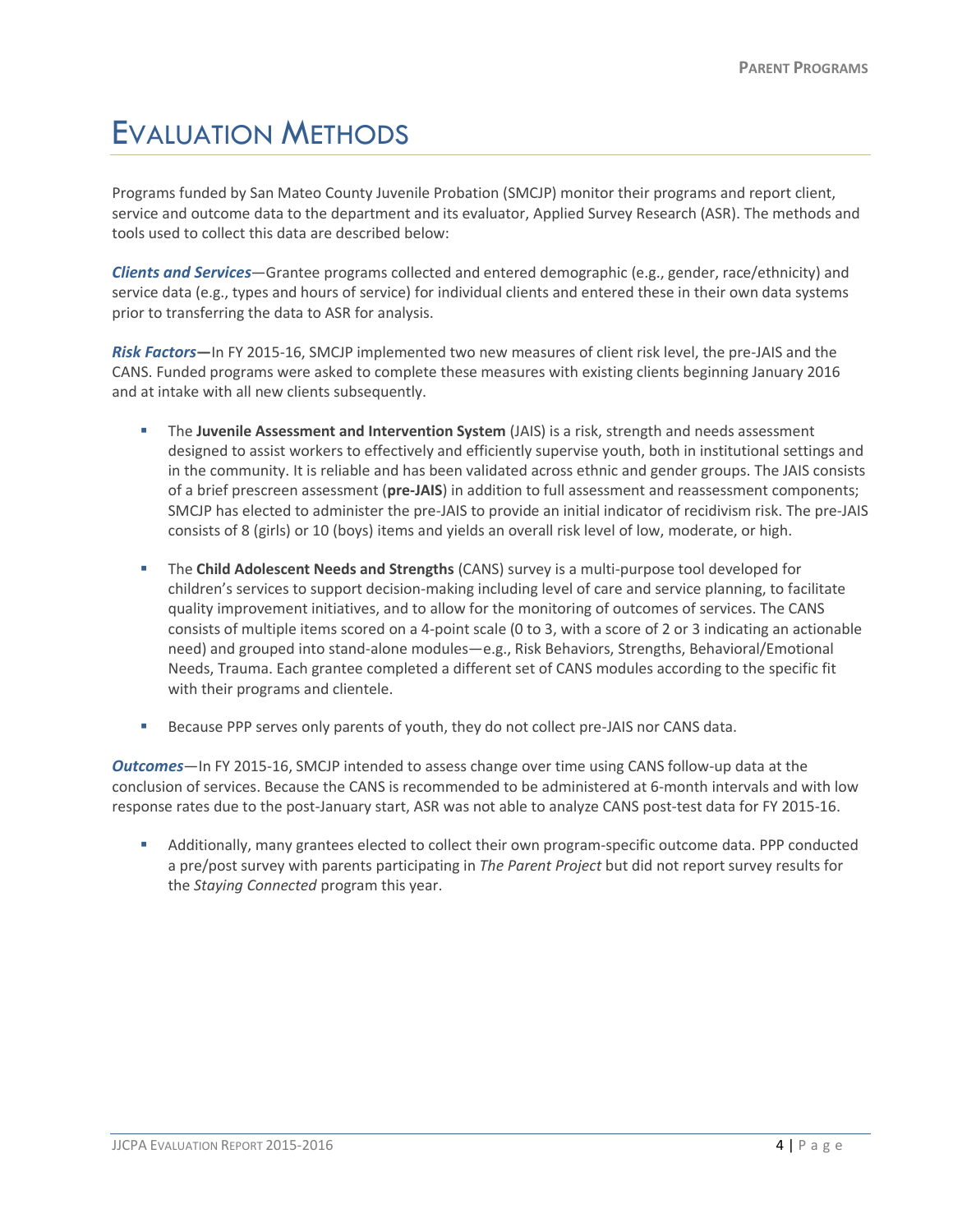## <span id="page-4-0"></span>EVALUATION FINDINGS

#### <span id="page-4-1"></span>FY 2015-16 Data Highlights

- PPP served 84 clients this year, an increase of 68% over FY 2014-15; the average hours of service per client also increased 19% compared to last year
- **Participants in The Parent Project who completed pre- and post- surveys (n = 11) showed small to** moderate improvements across many items, though few approached statistical significance

#### <span id="page-4-2"></span>Profile of Clients Served

This year PPP served 84 parent participants, all of whom had demographic data (see Table 1). A majority of participants were female (73%) and identified predominantly as Latino (71%), followed by White/Caucasian (8%), Filipino/Pacific Islander (7%) or Other/Unknown (6%). Service data was available for all participants, who received an average of 17.5 hours of parent education through an average of 6.9 classes each. Of the 71 participants exiting the program, 80% successfully completed, 10% dropped out, and 10% moved or terminated for another reason. Participants were primarily referred to PPP by Probation (70%), followed by self (19%) and police (7%).

| <b>Metric</b>                        |      |      |      | $FY$ 11-12   FY 12-13   FY 13-14   FY 14-15   FY 15-16 |      |
|--------------------------------------|------|------|------|--------------------------------------------------------|------|
| <b>Clients &amp; Services</b>        |      |      |      |                                                        |      |
| Number of clients served             | 127  | 121  | 93   | 50                                                     | 84   |
| Average number of hours of service   | 18.6 | 16.2 | 15.8 | 14.7                                                   | 17.5 |
| Average time in the program (months) | 1.8  | 2.1  | 2.5  | 2.4                                                    | 1.8  |

|  |  | Table 1. Client Demographics, FY 2015-16 |  |  |
|--|--|------------------------------------------|--|--|
|--|--|------------------------------------------|--|--|

### <span id="page-4-3"></span>Program-specific Outcomes

A pre and post-survey was administered to 11 parents who participated in The Parent Project in FY 2015-16. Each survey item was measured on a 4-point scale, with 1 = *Never*, 2 = *Not often*, 3 = *Often*, and 4 = *Always*. Negatively worded items (e.g., *"My child yells at me")* were reverse-scored ("rs") so that for all items, higher scores were associated with more positive parenting practices (see Table 2).

Parents made improvements on nearly every item on the survey, but only one rose to a level of statistical significance: "*I know how my child spends his/her free time."* Two other items that showed marginally significant improvement included: *"I hug or kiss my child"* and *"I have conversations with my child about: Depression."*

On the other hand, scores on some items did not change over time (e.g., *"I check my child's: Room"*) and several others actually declined (e.g., "*My child and I verbally argue"*). In previous years, some parents reported to program staff that they rated themselves higher at program entry than at program exit, not because their parenting was better at pre-test than at post-test, but because over the course of services, they learned about ways in which their parenting could be improved and felt they their scores at pre-test were actually somewhat inflated. This may help account for the apparent drop or lack of change in scores on some of the survey items. It should also be noted that the sample size was small and this could also account for lack of significance in change scores. These results should be interpreted with caution.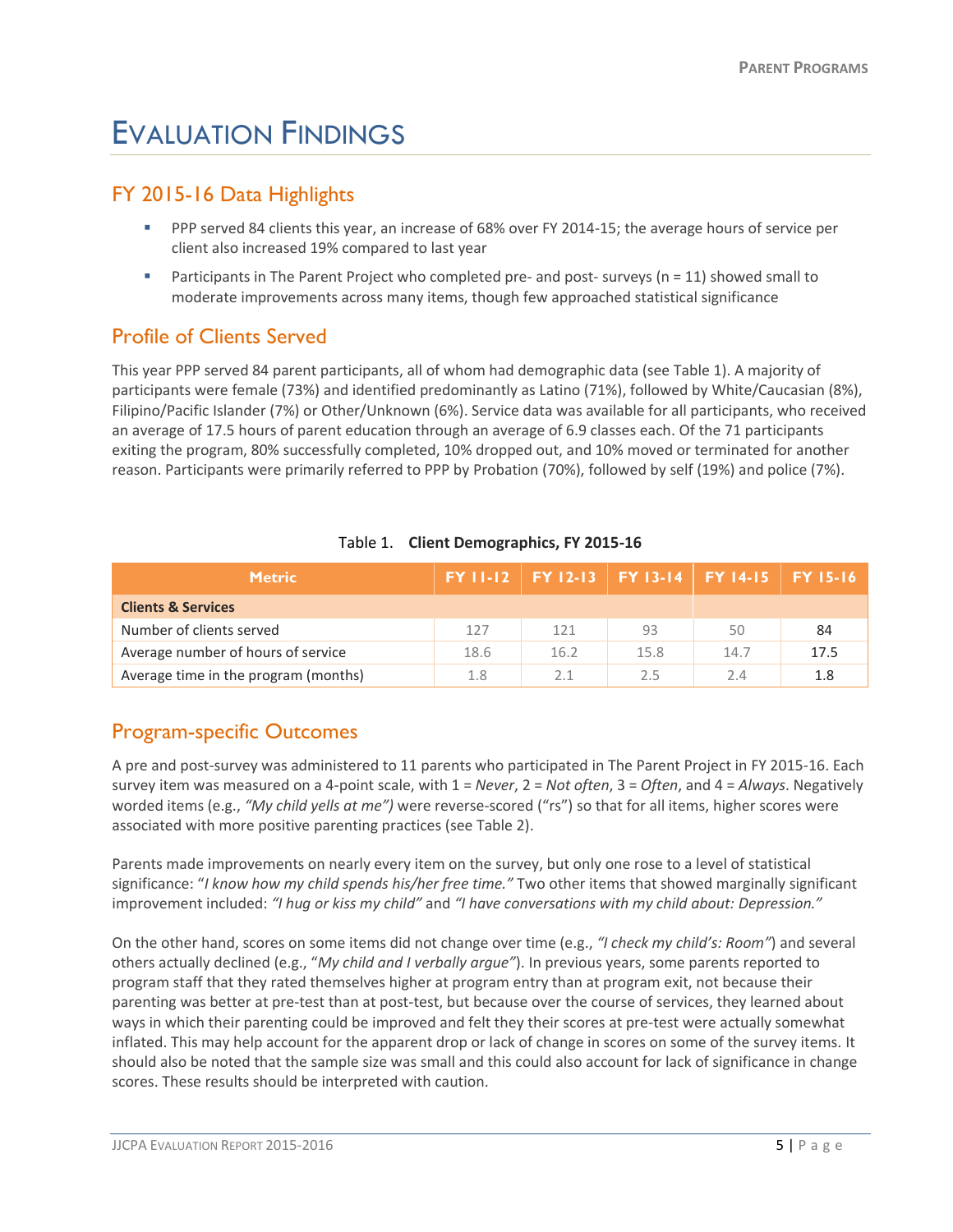|                                                                                                                                 | <b>Pre-test</b><br>mean | <b>Post-test</b><br>mean | <b>Pre/Post</b><br>change |
|---------------------------------------------------------------------------------------------------------------------------------|-------------------------|--------------------------|---------------------------|
| I tell my child that I love him/her                                                                                             | 3.73                    | 4.00                     | 0.27                      |
| I enforce consequences when my child breaks the rules                                                                           | 3.10                    | 3.55                     | 0.45                      |
| I am able to tell or show my child that I am proud of his/her actions                                                           | 3.45                    | 3.73                     | 0.28                      |
| I hug or kiss my child                                                                                                          | 3.73                    | 4.00                     | $0.27 +$                  |
| I recognize when my child does something positive                                                                               | 3.73                    | 3.91                     | 0.18                      |
| I write my child notes that say I love him/her                                                                                  | 2.70                    | 2.27                     | $-0.43$                   |
| My child yells at me (rs)                                                                                                       | 2.91                    | 3.00                     | 0.09                      |
| I yell at my child (rs)                                                                                                         | 2.64                    | 2.82                     | 0.18                      |
| My child and I verbally argue (rs)                                                                                              | 3.09                    | 2.73                     | -0.36                     |
| I am aware of where my child is after school, at night and/or on weekends                                                       | 3.70                    | 3.91                     | 0.21                      |
| I have conversations with my child about:<br>Drugs                                                                              | 2.89                    | 3.22                     | 0.33                      |
| Alcohol                                                                                                                         | 2.89                    | 3.22                     | 0.33                      |
| Peer pressure                                                                                                                   | 2.67                    | 3.00                     | 0.33                      |
| Gangs                                                                                                                           | 2.38                    | 2.78                     | 0.40                      |
| Sexual activity                                                                                                                 | 1.75                    | 2.44                     | 0.69                      |
| <b>Depression</b>                                                                                                               | 1.63                    | 2.44                     | $0.81 +$                  |
| Suicide                                                                                                                         | 1.29                    | 2.29                     | 1.00                      |
| <b>Running away</b>                                                                                                             | 1.67                    | 2.17                     | 0.50                      |
| My child and I do things together                                                                                               | 3.27                    | 3.36                     | 0.09                      |
| I monitor my child's grades                                                                                                     | 3.60                    | 3.80                     | 0.20                      |
| I monitor my child's school attendance                                                                                          | 3.67                    | 3.91                     | 0.24                      |
| I listen to my child without interrupting                                                                                       | 3.30                    | 3.45                     | 0.15                      |
| Backpack<br>I check my child's:                                                                                                 | 3.70                    | 3.60                     | $-0.10$                   |
| Room                                                                                                                            | 3.60                    | 3.60                     | 0.00                      |
| Car                                                                                                                             |                         | Only 1 response          |                           |
| Lies (rs)<br>My child:                                                                                                          | 3.00                    | 3.33                     | 0.33                      |
| Cheats (rs)                                                                                                                     | 3.25                    | 3.60                     | 0.35                      |
| Steals (rs)                                                                                                                     | 4.00                    | 4.00                     | 0.00                      |
| Complies with his/her curfew                                                                                                    | Only 5 responses        |                          |                           |
| <b>Complies with house/family rules</b>                                                                                         | 2.75                    | 3.30                     | 0.55                      |
| Cuts classes at school (rs)                                                                                                     | 4.00                    | 4.00                     | 0.00                      |
| I pay full attention when my child talks to me                                                                                  | 3.40                    | 3.70                     | 0.30                      |
| I have house or family rules for my child                                                                                       | 3.27                    | 3.20                     | -0.07                     |
| I know what consequences to apply when my child breaks the rules                                                                | 3.00                    | 3.45                     | 0.45                      |
| I know who my child's friends are by name                                                                                       | 3.36                    | 3.60                     | 0.24                      |
| I know how to contact my child's friends and their guardians                                                                    | 3.27                    | 3.40                     | 0.13                      |
| I know how my child spends his/her money                                                                                        | 3.50                    | 3.70                     | 0.20                      |
| I know how my child spends his/her free time                                                                                    | 3.36                    | 3.90                     | $0.54*$                   |
| Note: The sample size varied between 6 and 11. (*) = statistically significant at p<.05; (+) = marginally significant at p<.00. |                         |                          |                           |

#### Table 2. **Parent Project Survey Results, FY 2015-16**